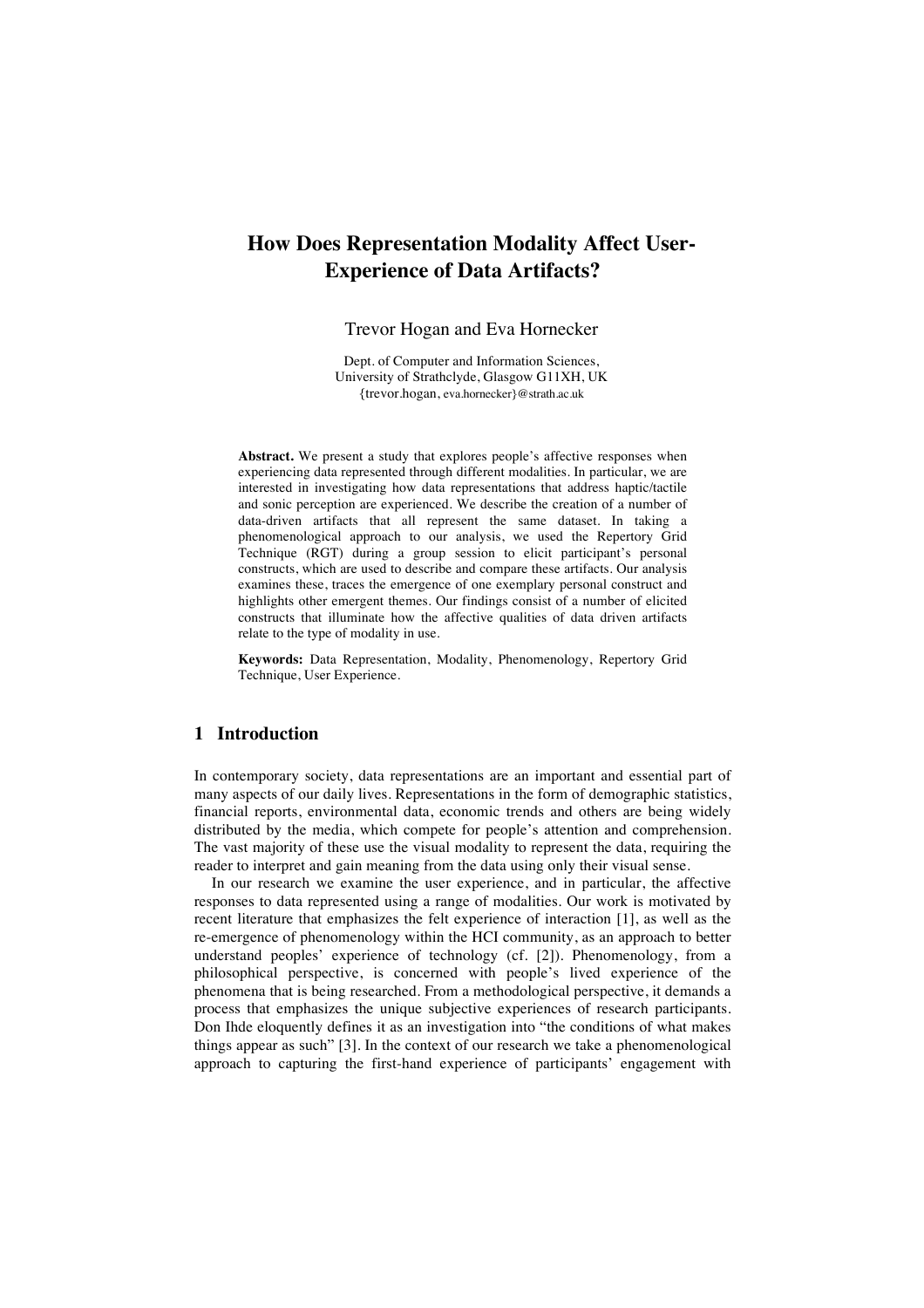data-driven artifacts.

Our research is inspired by the emergence of data visualisation subfields that include: Information Aesthetics [4], Artistic Visualization [5], Data Art [6] and Casual Visualization [7]. It is based on the assumption that representing identical datasets through different modalities may support a different user experience and affective response. In particular, we are interested in investigating how representations that address haptic/tactile and sonic perception are experienced, and in exploring the particular strengths of these modalities [8]. By representing the data through haptic and auditory feedback we anticipated that this would offer an opportunity to gain insight into people's experience of feeling and listening to data, in contrast to simply viewing data representations.

We here present an explorative user study conducted as part of this larger research agenda. Three data representations were developed, each focusing on different perceptual modalities. We ran a focus group based on the Repertory Grid Technique [9] to assess participants experience and responses to the three data-driven artifacts. We used an inductive and grounded approach for analysing the outcome of the RGT study (participants comparison of the representations along self-chosen categories) as well as the process of the session.

## **2 Data Artifacts**

As a first step, we selected a data source to be represented. The main criteria was that it must be socially relevant and from a trustworthy source. A number of datasets were identified that included economic, environmental, demographic and geographical data. From these we selected a dataset that represents the latest global urban outdoor air pollution figures from almost 1100 cities in 91 countries. For our study, the annual mean PM10 ug/m<sup>3</sup> for six countries (Greece: 44, Ireland: 15, India: 109, Egypt: 138, United Kingdom: 23 and Turkey: 66) was used and all the data-driven artifacts produced represented this same dataset [10].

Our RGT study utilizes the 'triad' technique, which involves participants identifying a quality dimension of three given objects, such that two of the objects are similar in some way and the third is relatively dissimilar [9]. For this reason, three modalities were identified and an artifact was produced for each. These are: *SonicData* (auditory modality), *DataBox* (cross-modal (haptic and auditory)) and a Bar Graph (visual modality). Besides using different representational modalities, two of the artifacts (*DataBox and SonicData)* require active manipulation to elicit information, whereas the Bar Graph only requires the participants to look at it. Also, *SonicData* and the Bar Graph both use a single modality to represent the data, with *SonicData* utilizing an alternative modality to the 'standard' visual modality. *DataBox* is defined as employing cross-modal output. Cross-modal output, in the context of this research, uses more than one modality to represent the same data. Its use of the different senses allows the characteristics of one sensory modality to be transformed into stimuli for another sensory modality [11].

*SonicData* is a bespoke device that represents the dataset by playing sonic tones at certain frequencies through a tactile interface. Users of *SonicData* are presented with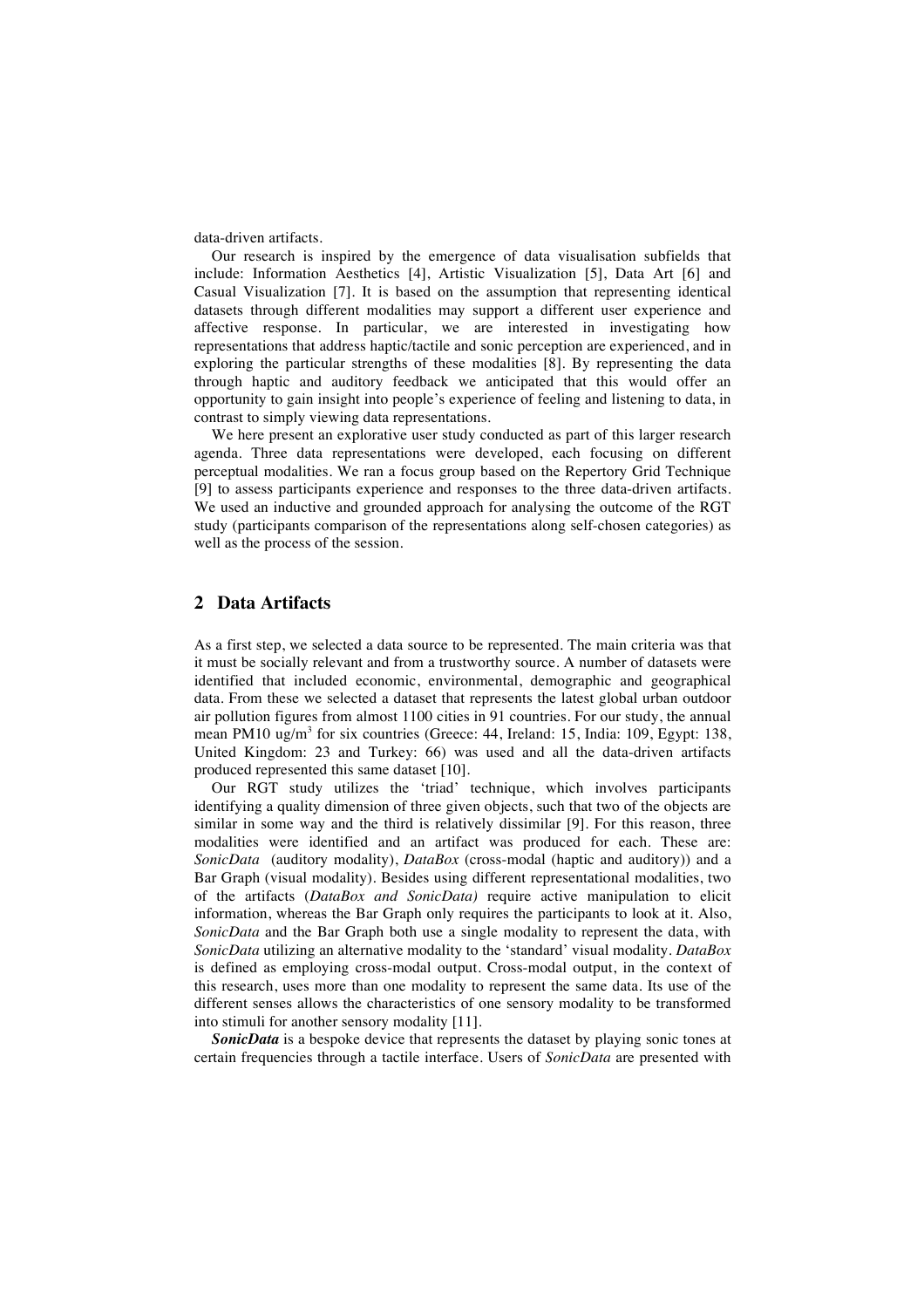

**Fig. 1.** Data-driven artefacts. Left: *SonicData*, Middle: *DataBox*, Right: Bar Graph

a labelled surface and a small coloured wooden cube. Placing the cube over each label plays a tone in a frequency representing the urban air pollution of this country. The tones' frequency is mapped to the level of air pollution; high pollution results in a high frequency sound and low pollution will result in a low sound, e.g. 1380 Hertz (Egypt) and 150 Hertz (Ireland).

**DataBox** is a wireless cube device (10cm<sup>3</sup>) created for this study, which represents the dataset through haptic and auditory feedback. The six faces of the cube represent the six countries of the dataset. When the user hovers each face over a scanning station, an LCD display located within this station shows the name of the selected country. *DataBox* immediately responds by knocking on the internal walls. The rate of knocks corresponds to the level of air pollution, e.g. 15 times per minute (Ireland) and 138 times per minute (Egypt). *DataBox* consists of a microcontroller and 12-volt solenoid housed inside a hollow wooden box, and has RFID tags on the inside of each face. When hovering the box over a RFID reader it reads the closest tag, sends a message to the LCD, and wirelessly transmits a message to the microcontroller that controls the knocking.

**Bar Graph.** This representation utilized a common and recognisable format. The graph (42cm x 21cm) was labelled with the names of the six countries on the x-axis and the data was represented using solid black bars on the y-axis. We were conscious that including such a recognisable format may influence the participants responses, especially considering the unique nature of the other artifacts. However, the rationale for including such a standard format was to remind the participants that they were interacting with artifacts that serve the purpose of representing raw datasets.

#### **3 Study Methodology**

Early on, the RGT method was identified as a useful tool for dealing with userexperience and affective evaluation [12]. Although its use within the HCI research community peaked in the early eighties (for a historical overview, see [12]), recently we have seen a resurgence of interest in this technique [13, 14, 15].

It was initially developed as a clinical psychological method to empirically elicit and evaluate people's subjective experiences and meaning structures [16], and methodologically extends George Kelly's Personal Construct Theory (PCT). PCT is based on the assumption that human beings shape their understanding and meaning of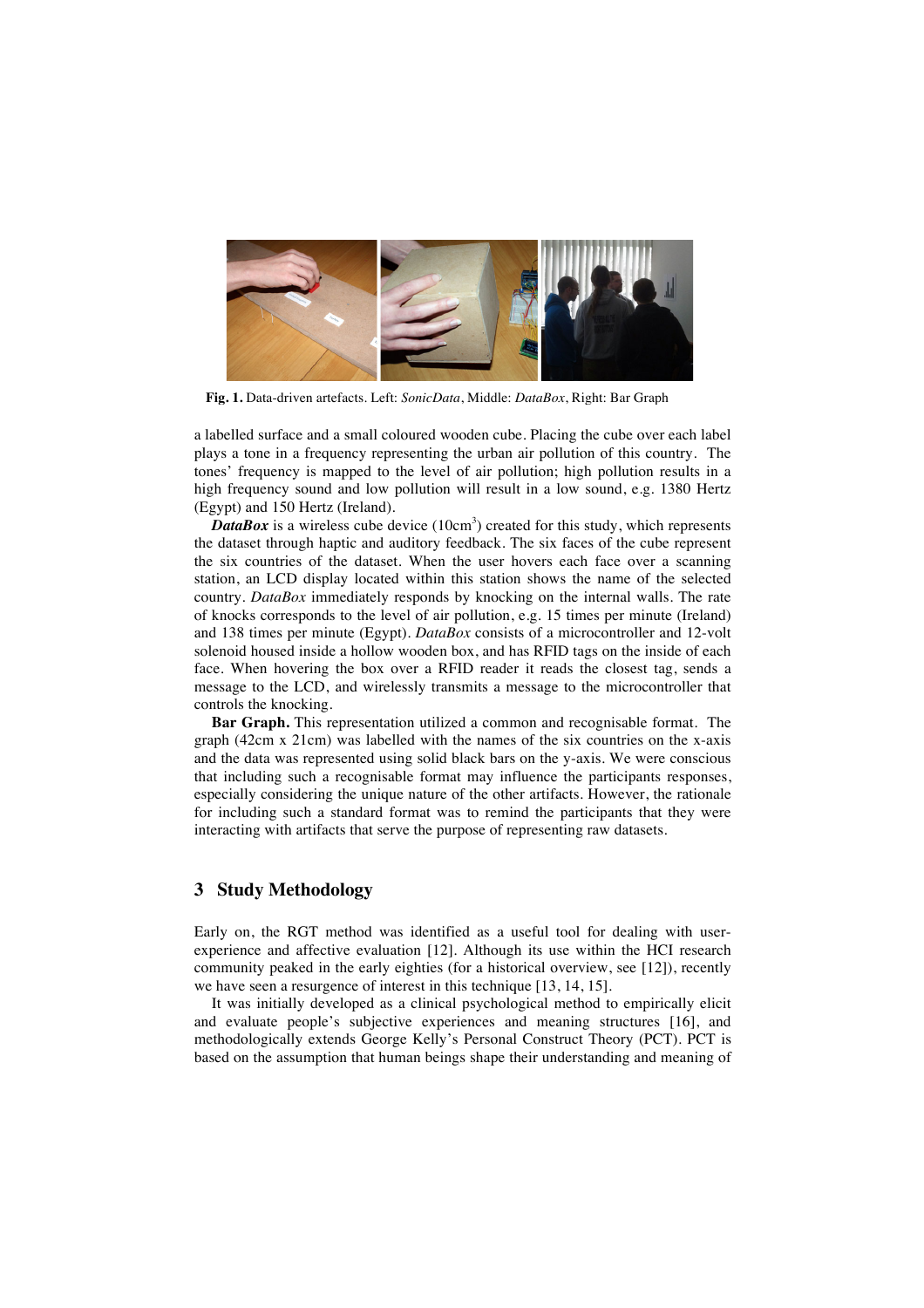the world by drawing upon past interactions and personal experiences. It states that our view of the objects, people and events we interact with is made up of a collection of bipolar dimensions, referred to as a personal construct [16]. For instance, we may judge an event in our lives as being *happy—sad*, *uplifting—boring*, *memorable forgetful* and so on. Therefore a personal construct is a bipolar dimension of meaning for a person allowing them to compare two or more elements. Kelly suggested the RGT as a method to systematically elicit these personal constructs. In a traditional application of the RGT the researcher presents participants with elements in groups of three. Once they have become familiar with the elements they must identify where two of the elements are similar (Convergent pole) but dissimilar from the third element (Divergent pole). What emerges is a bipolar dimension (*personal construct)*. Using this bipolar dimension, the participant is asked to rate all the elements on a 5-7 scale (1: Convergent pole, 7: Divergent pole). Due to its flexibility, the RGT has been used in a wide range of fields from clinical psychology to architecture. The RGT has also been proven to be a valuable technique in phenomenological studies to understanding user experience and for understanding the perceived qualities of computational objects [2, 17]. One of the main reasons why the RGT is useful for this purpose, is that it provides an established method for eliciting user's personal constructs, in distinction to other methods such as *semantic differential*, which is usually based on predefined, given constructs [18].

The vast majority of published research that has used the RGT method was conducted by individually interviewing a number of participants (normally 8-15) for 1-2 hours each [9]. The approach taken for our study differs by eliciting personal constructs from participants during an open group discussion, which would later be transcribed and analysed. The effort involved for both participants and researcher in individual interviews is one of the main known disadvantages of the RGT [12], and a group study reduces the cognitive workload for all involved. On the other hand, there are well-known problems with group discussions, such as peer influence and smaller sample size. However, we believed that in this particular case, this approach would allow us to observe participants discussing amongst each other in a natural situation where expressing their thoughts would be part of natural social interaction.

The participants were all final-year digital media students and members of the same class and already accustomed to discussing topics in front of one another during group critiques. 15 individuals (11 male, 4 female) participated in the study, with a mean age of 22 years (Min = 19, Max = 24). It was a conscious decision to involve a group of participants who know each other well and would feel comfortable discussing their personal experiences in front of the group. The study entailed, firstly, dividing the group into three subgroups. The subgroups then had 15 minutes to engage with each of the data artifacts (45 minutes in total). This was followed by a group discussion, which involved all subgroups and was facilitated by a researcher. The entire study took place in a large room and was recorded using three video cameras directed at each artifact and three digital audio recorders positioned alongside each artifact. Subsequently transcripts were produced from audio files recorded during the familiarisation sessions.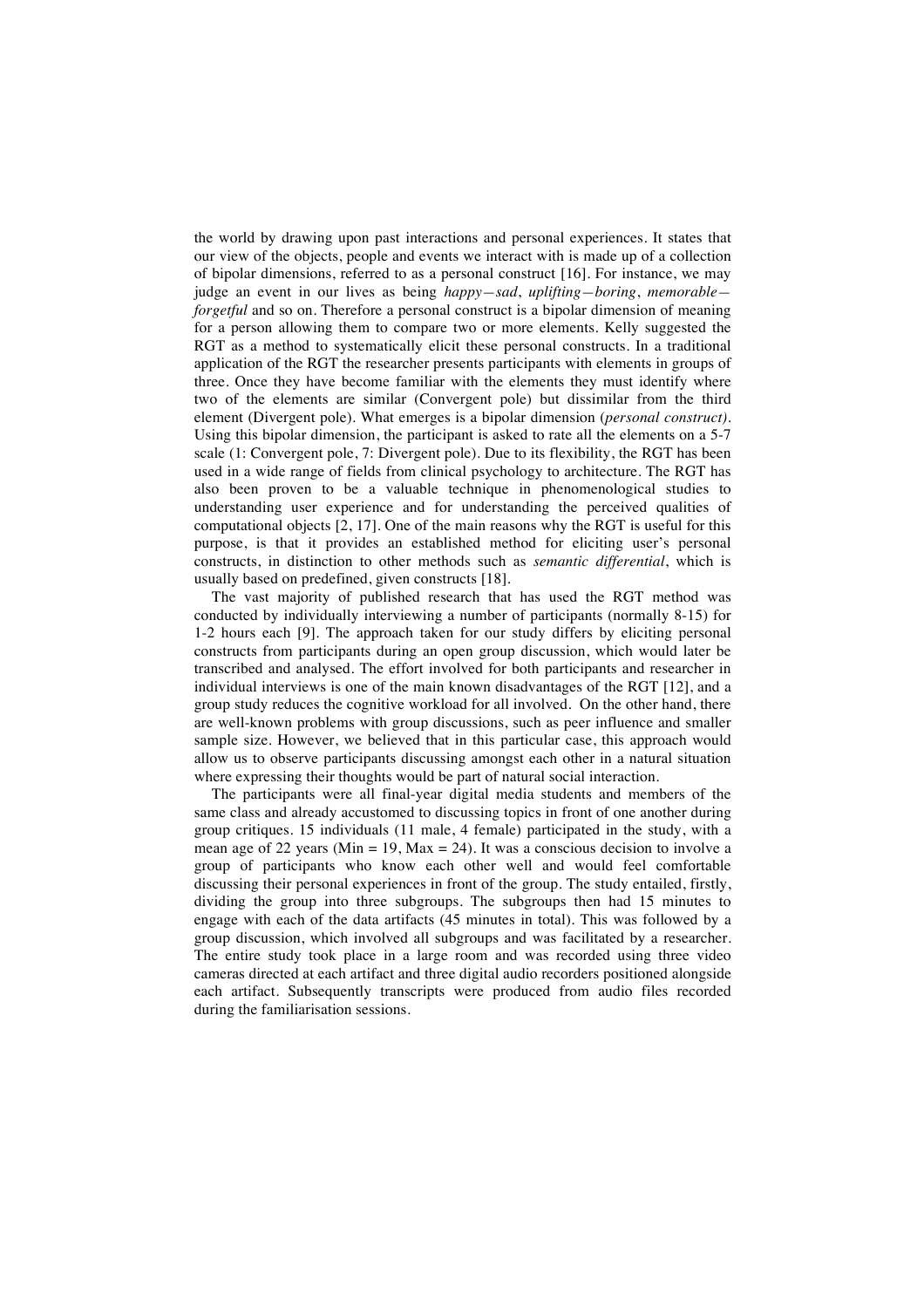### **3.1 Procedure**

As this study adapted the RGT, the following sections briefly describes the steps followed during a typical RGT study, and then highlights the variations to these while conducting our study. For the purposes of this study, three artifacts were pre-selected and created by the researchers, providing the 'elements' (RGT terminology) to be examined. Participants are made familiar with the elements before the phase of construct elicitation begins. An RGT study would normally conclude by having the participants rate each of the elements on a 5-7 scale for each construct. Our study did not include this stage, as the main objective was to reveal the emergence of these constructs through an inductive approach to the analysis.

**Element Familiarization:** This stage allows for the participants to become familiar with the elements used in the study. The researcher typically introduces each participant to the elements and allows some time to interact with these. Generally this study stage is quite informal and not treated as of critical importance. However, for the study presented here this stage was central. Following a short introduction to the three data artifacts by the researcher, all participants were allowed 45 minutes to interact with them. The participants were divided into groups of four, spending fifteen minutes interacting with each data artifact before moving on to the next in a roundrobin pattern. All groups were encouraged to openly discuss their perception and experience as well as discussing the pertinent qualities of the artifacts with each other.



**Fig. 2.** Group session to elicit personal constructs from individuals.

**Construct Elicitation:** During this stage, participants are normally interviewed individually to elicit personal constructs. Instead, for our study a group discussion was conducted (fig. 2.) and mediated by the researcher. The method used was the minimum-context triad form of construct elicitation. From a triad of elements the participants are asked to describe how two elements are similar (Convergent pole) but differ from the third (Divergent pole) [9]. This dimension is the personal construct. The session commenced by asking participants to write down as many personal constructs as they could think of. After a few minutes they were asked to explain their constructs aloud and the group openly discussed each of these. This discussion also generated further new constructs. These were elicited by the researcher 'laddering' the discussion by asking participants 'why' certain constructs are important to them. Constructs were only recorded if the majority of the participants agreed. This process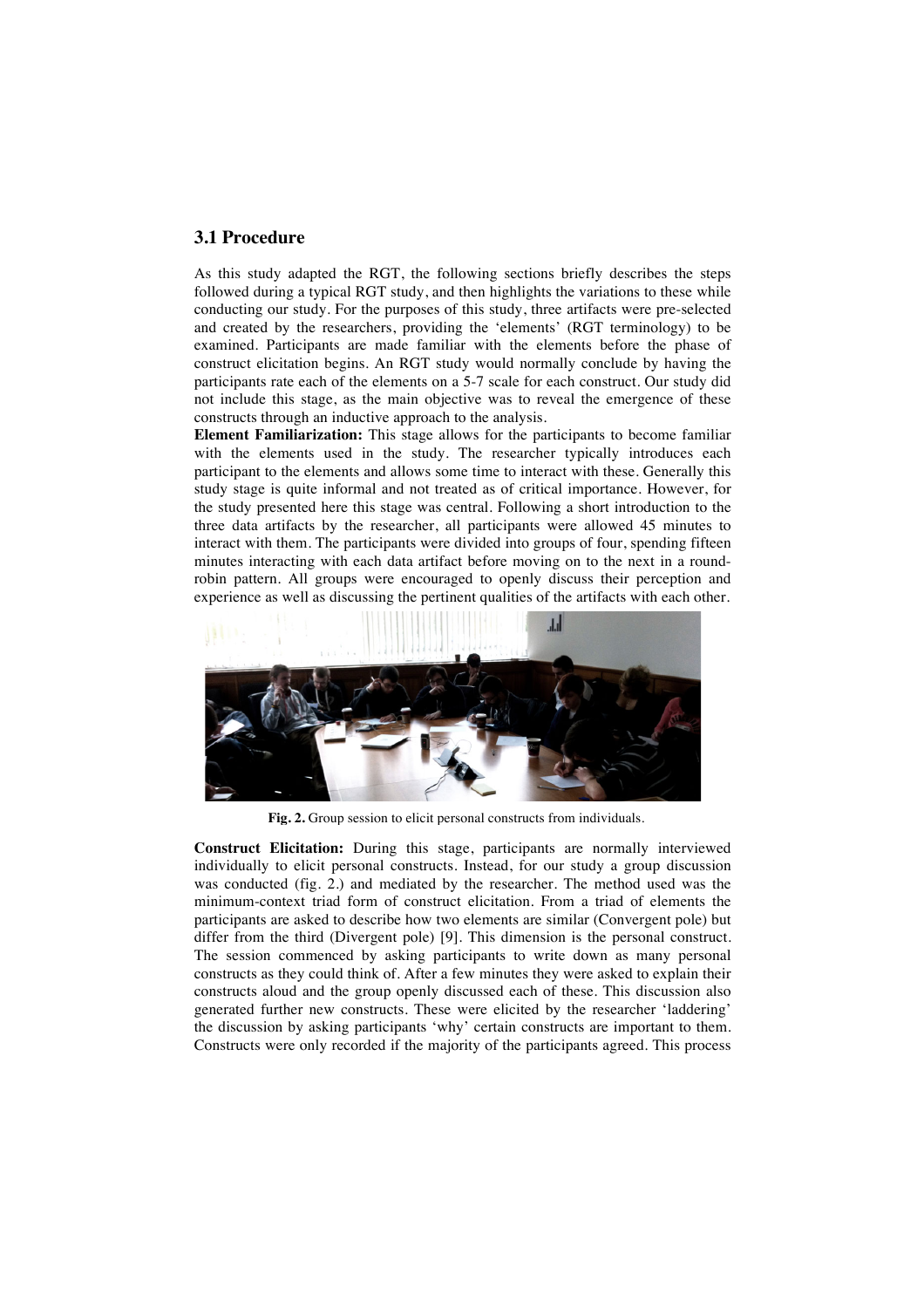was repeated until participants could no longer think of meaningful distinctions or similarities among the triad of artifacts.

# **4 Findings**

Our analysis went through four steps, from filtering and collapsing the elicited constructs, over classifying them as ergonomic or experience-oriented (hedonic) to tracing their emergence and finally highlighting major themes exposed during the study.

**Filtering**: In total 35 sets of bi-polar constructs were elicited during the group discussion session. For this analysis, the list was shortened to 27 constructs by collapsing those that were semantically related into one construct. For example we collapsed the constructs Novel and Innovative into the one construct (Novel).

**Table 1.** Personal constructs (Hedonic Quality) elicited during the RGT study, the arrows for each artifacts points to the pole of the dimension. A: DataBox, B: SonicData , C: BarGraph

|      |                  | <b>DataBox</b> | <b>SonicData</b> | <b>BarGraph</b> |                   |
|------|------------------|----------------|------------------|-----------------|-------------------|
| PC1  | Novel            | $\Leftarrow$   | $\Leftarrow$     | $\Rightarrow$   | Familiar          |
| PC2  | Experimental     | $\Leftarrow$   | $\Leftarrow$     | $\Rightarrow$   | Traditional       |
| PC3  | Instinctual      | $\Leftarrow$   | $\Leftarrow$     | $\Rightarrow$   | Cerebral          |
| PC4  | Fun, Stimulating | $\Leftarrow$   | $\Leftarrow$     | $\Rightarrow$   | Dull, Boring      |
| PC5  | Warm             | $\Leftarrow$   | $\Leftarrow$     | $\Rightarrow$   | Cold              |
| PC6  | Colourful        | $\Leftarrow$   | $\Leftarrow$     | $\Rightarrow$   | Black & White     |
| PC7  | Playful          | $\Leftarrow$   | $\Leftarrow$     | $\Rightarrow$   | Task-orientated   |
| PC8  | Immersive        | $\Leftarrow$   | $\Leftarrow$     | $\Rightarrow$   | Non-immersive     |
| PC9  | Sonic            | $\Leftarrow$   | $\Leftarrow$     | $\Rightarrow$   | Silent            |
| PC10 | Sophisticated    | $\Leftarrow$   | $\Leftarrow$     | $\Rightarrow$   | Non-Sophisticated |
| PC11 | Intensive        | $\Leftarrow$   | $\Rightarrow$    | $\Rightarrow$   | Subtle            |
| PC12 | Strong           | $\Leftarrow$   | $\Rightarrow$    | $\Rightarrow$   | Weak              |
| PC13 | Artificial       | $\Leftarrow$   | $\Rightarrow$    | $\Rightarrow$   | Organic           |

**Classification:** As the objective of the study was to examine the users' affective responses, we focused the analysis on constructs that demonstrate affective or hedonic qualities (cf. [19]) rather than ergonomic qualities (task-orientated and related to traditional usability principles such as efficiency). Hedonic quality (HQ) comprises quality dimensions with no obvious relation to tasks, such as novelty, innovativeness, attractiveness etc [19]. From the list of 26 sets of constructs, 13 were classified as HQ by two researchers (Table 1). Table 1 illustrates the elicited (HQ) personal constructs (PC1-13) It shows, for instance, that the group characterized both *DataBox* and *SonicData* as 'Novel' but unlike the Bar Graph which was characterized as being 'Familiar' (PC1). They also agreed that *SonicData* and the Bar Graph should be described as 'Organic' whereas *DataBox* was 'Artificial' (PC13).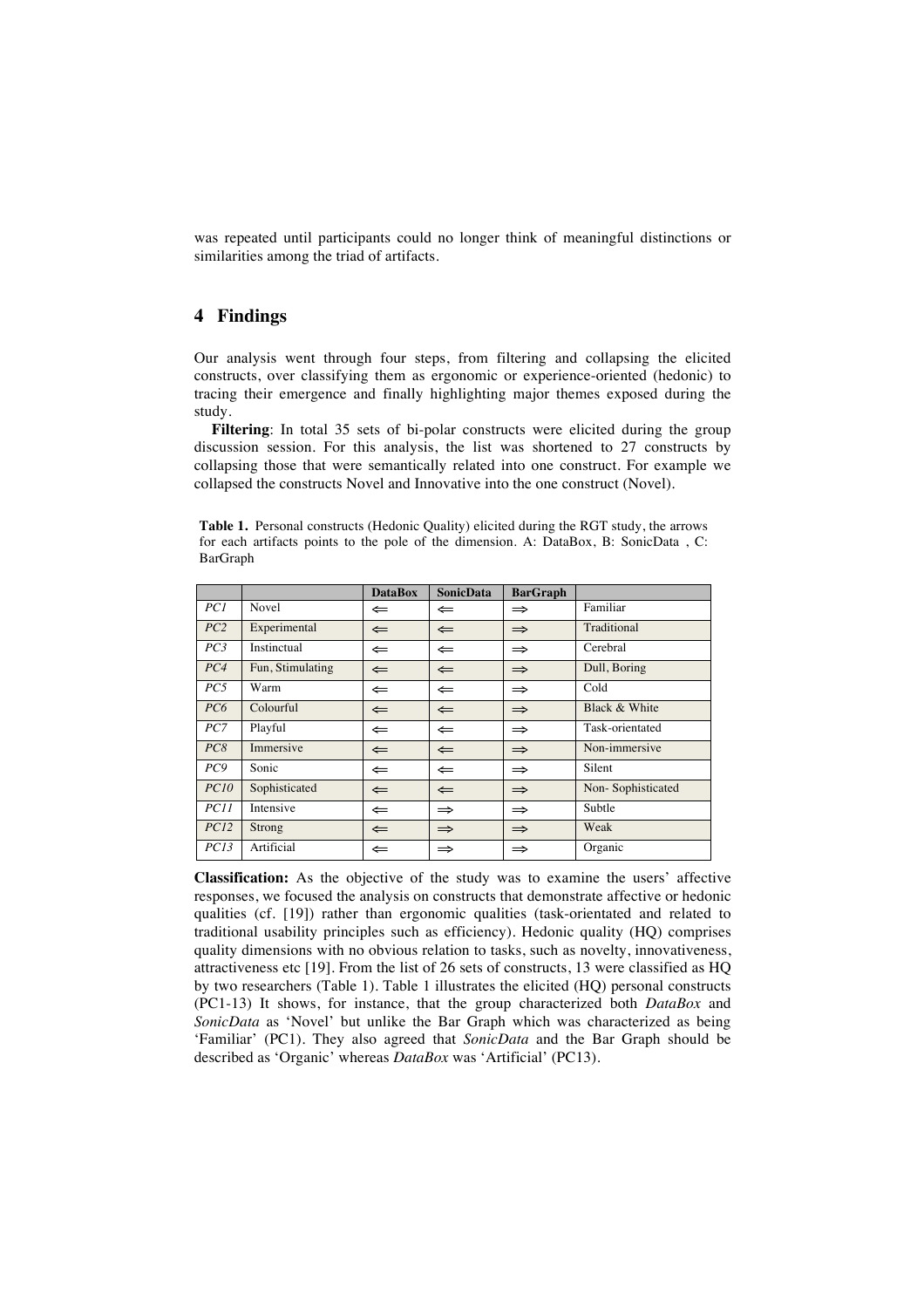**Tracing:** The objective at this stage was to trace the emergence of the hedonic constructs in order to better understand the meaning associated with these constructs. This was achieved by examining the transcribed familiarization and group session as well as field notes taking during and after the study. It is important to note that as part of this study these field notes were an integral element and were already "a step toward data analysis" [20]. For reasons of brevity the exemplar construct that we have chosen to trace here is PC3 *{Instinctual—Cerebral}.*

Table 1 shows that the group agreed that *DataBox* and *SonicData* should be described as *Instinctual* whereas the Bar Graph was described as *Cerebral*. This reliance on instinct was evident during the Familiarisation Session. While interacting with the *DataBox* and *SonicData,* the participants were continuously seeking realworld analogies for further insight into the artifacts. On numerous occasions, participants in all four familiarisation sub-groups compared the output from *DataBox* to the characteristics of living beings. P3: "*It's like a heartbeat",* P2: "*It feels like it is dying*", P5: *"India is dead*". P7 also remarked that the knocking on the box could be compared to "*the pumping of our lungs and the beating of our heart*". The participants also used real-world analogies while using *SonicData*, however, these tended to be more artificial in nature, for instance in this discussion segment: P3: "*Greece sounds like a dialling tone."* P3: "*The UK is kind of nice, it sounds like a small ship."* P5 "*Yeah, like a sonar".* P2 "*No, it sounds like you are dialling a phone."* P1: *"Then the high-pitched ones are the highest ones*".

During the Construct Elicitation session the group explained this personal construct further by describing the graph as a thing that you have to learn to use. They explained how they have been taught to use bar graphs throughout their education and they see them merely as tools; one remarked *"You can tell instantly which is the worst of which is the best - there is no confusion, you do not have to look any further".* The mapping used in the other artifacts, however, were new to the participants. They spoke about not having any prior training in the use of these and having to rely on their instinct to understand what the output represented.

**Themes.** {*Linguistic}* An interesting theme that emerged from the study was that the language used by participants while interacting with the *DataBox* and *SonicData* was, in general, more emotive than with the Bar Graph. There was frequent use of expressive descriptions such as: annoying, hurts, beautiful, healthy, alarming, relaxing, dead, urgent, fun, torture, irritating and intense; used in relation to the *DataBox* and *SonicData* that was not evident in the conversations about the Bar Graph.

*{Consequences verses Implications}* It was also found that the three sub-groups discussions of the Bar Graph during the familiarisation session generally related to discussing and speculating about the causes of pollution, whereas discussions around the other artifacts generally related to the effect that poor pollution has on the inhabitants of the countries. This is highlighted in the following extract from the familiarization session:

[Bar Graph] *P1 …It looks like poorer countries have more pollution than richer countries. P2 yes P3 but why is Egypt more polluted than India? P2 but isn't India poorer P3 that has got nothing to do with the air? P2 but generally poor countries are more polluted as they have so many people there…*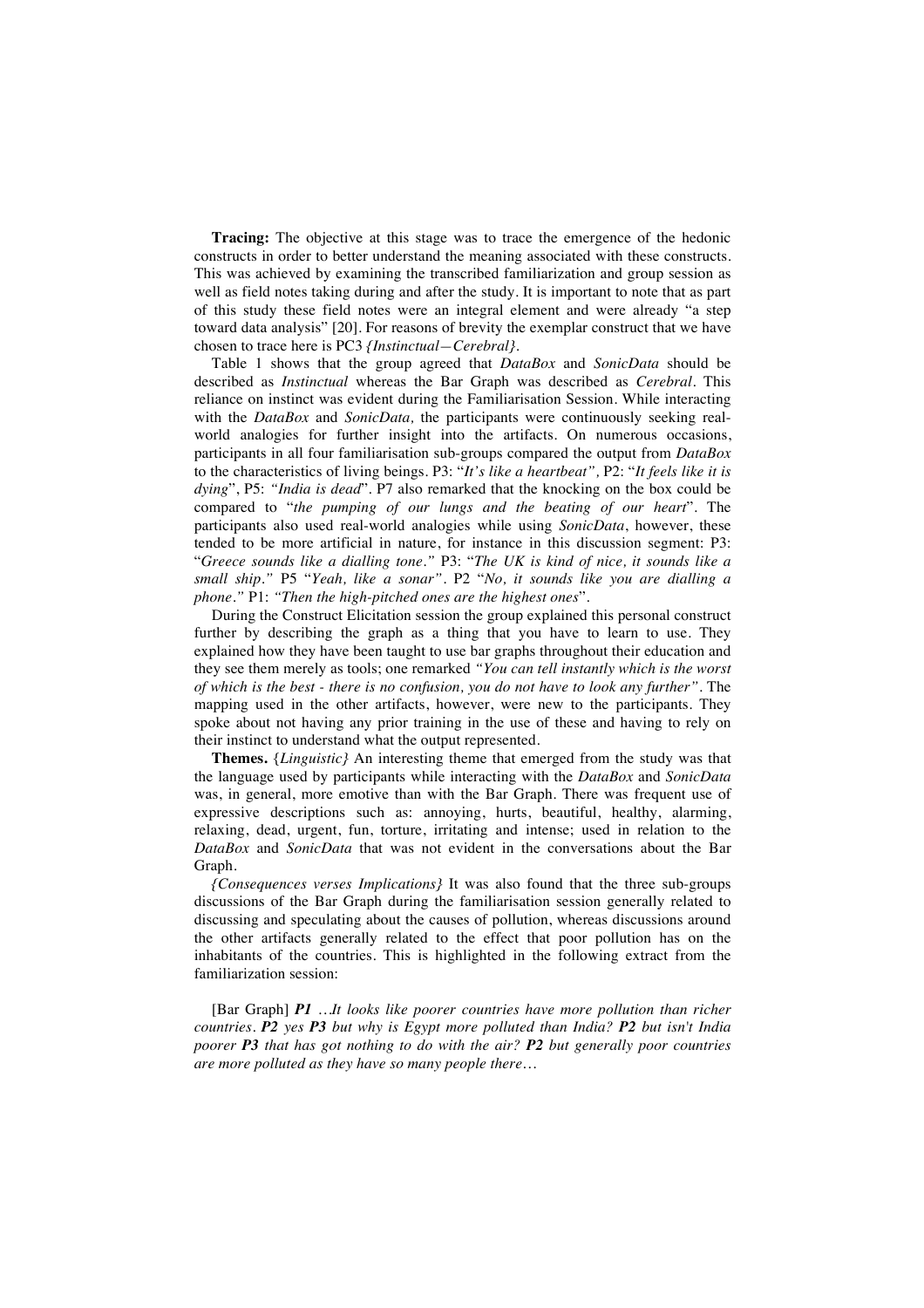[*SonicData*] *P3: "… the sound of each is so annoying" P4: "imagine living in Egypt, it would be pretty annoying to have such pollution also" P5: "as well as India". P5: "Greece is by far my most favorite one" P2: "No, mine is the United Kingdom"….*

*[DataBox] P2: "… that could be healthy Ireland?" P1: "Healthy Ireland! No, cause if my heart was beating that slow I would be almost dead." P3: "Yes, but what we are feeling at the moment is Egypt." P2: "Yeah, but that feels healthy." P3: "Yeah, that sounds good, it sounds like progress, it sounds like it's going well…"*

*{The Felt Dimension}* Another theme to emerge was the participants' way of phrasing how they experienced and interpreted the data artifacts. When using the *DataBox* they talked about 'feeling' the data and associated it with a human-heartbeat. On occasions when the frequency of knocks decreased, the participant holding the *DataBox* remarked that they felt the country was 'dying'. Affective responses were also evident with *SonicData*. Participants described some of the sounds as being 'annoying' or 'painful' and equated unpleasant sounds with increased pollution.

*{Rating}* Also, in relation to *SonicData*, the participants spoke about which sound was their favorite, and used this as an attempt to map the least and most polluted countries. The following exchange exemplifies this: **P1:** "I like that one the best [Greece]." **P2:** "I like that one [UK]." **P1:** "What's next, Turkey, India and Egypt." **P3:** "Think about it though, what is the nicest to listen to?" **P5:** "Greece is nice." **P3:** "I like the UK." **P2:** "The lower ones are nice so the pollution must be low." **P1:** "Yes, I like the lower ones." **P5:** "My favorite's Greece."

These behaviors may be interpreted as the participants' affectively responding to the *DataBox* and *SonicData* in a manner that was not evident with the Bar Graph. While we did expect the responses from the *DataBox* and *SonicData* to be more extreme than the Bar Graph, given this format does not leave much space for interpretation, the acute difference in the style of language used by the participants to describe their experience was noticeable and somewhat unexpected.

The affective response to *DataBox* and *SonicData* is furthermore reflected in Table 1, where participants tended to associate these more often with what could be considered the more emotional and fun-related pole of a construct (e.g. primal, fun, warm, playful, immersive). Interestingly, *SonicData* was considered artificial (and not organic).

**Other Observations**. During the familiarisation session we observed a distinct difference in how the three sub-groups situated themselves and moved around the artifacts. While interacting with *DataBox* and *SonicData* the members of a group were continuously switching positions in order to interact with the artifacts but also to observe others interacting with the artifacts. This was not evident with any group at the Bar Graph. In this case, all members of a group stood motionless in front of the graph until they were asked to move to another artifact. We also noted that when a member of the group talked about *DataBox* and *SonicData* that the other members sought to maintain eye contact throughout the discussion. This could be described as an attempt to discover more about what others were saying and feeling as they used the artifacts. Conversely, when the groups were viewing the Bar Graph they tended to consistently look at the graph, even when other members were speaking. In this case,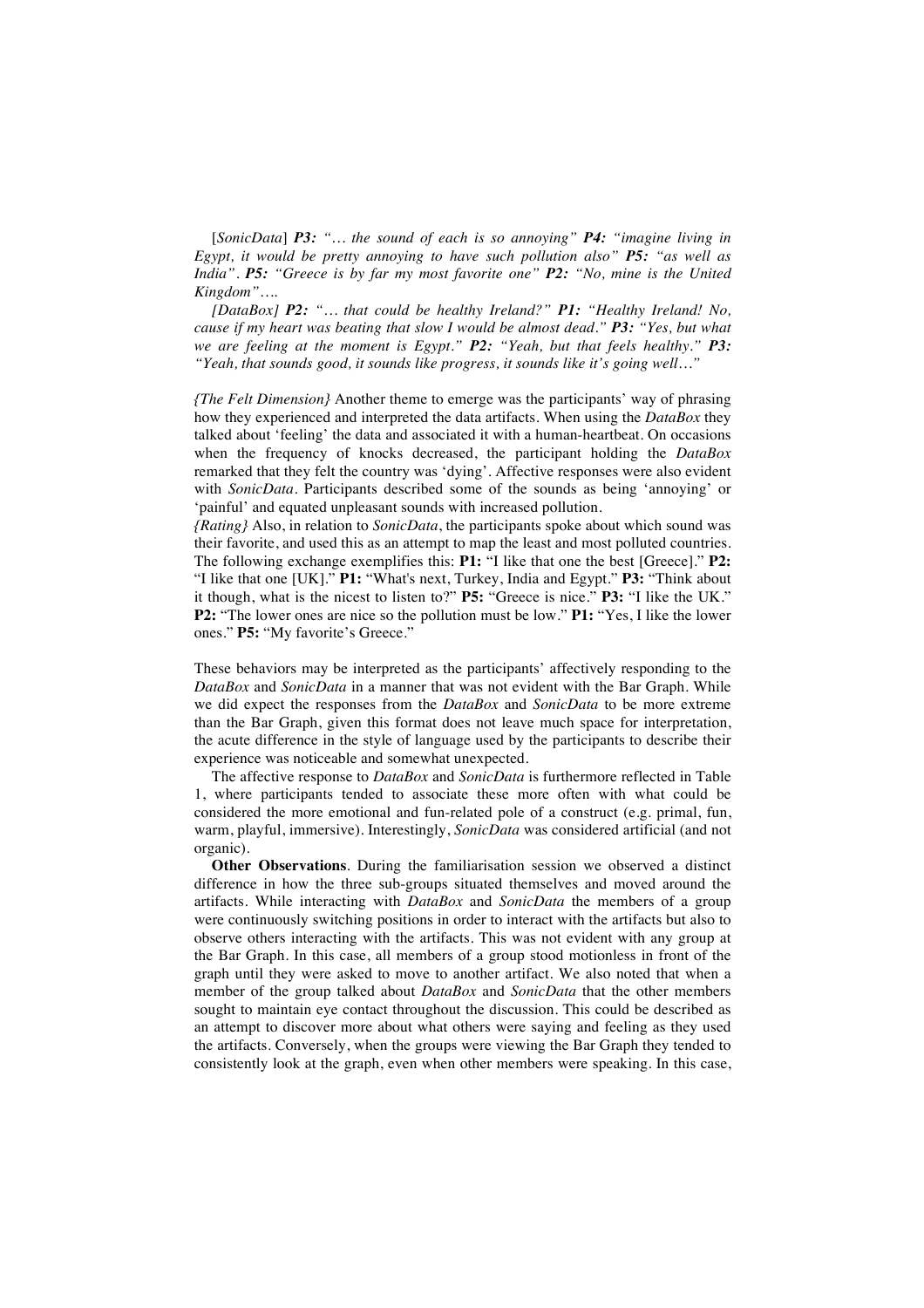the choice of representation might contribute to this behaviour pattern – the Bar Graph representation has an orientation, and even if it would be on a piece of paper on the table, it would not be as easy for the group to surround it as this was for the other two data artifacts.

While there is evidence which supports the case that representing data using nonvisual artifacts evokes more affective responses, we also observed that the participants had some difficulty mapping the data to the artifact output, for example whether frequent knocking (*DataBox*) represented a high or low rate of pollution. In the early stages of the session participants spent some time discussing this issue. However, once consensus was met, the conversation soon switched to issues related to the source of the dataset. In the future we would consider supplying a legend with the non-traditional data representations in order to allow the users to concentrate on the artifact as opposed to the mapping.

#### **6 Conclusion and Discussion**

This paper presented a study that investigated users' affective responses when experiencing data represented through different types and levels of modalities. We explored this by conducting an adapted RGT group study using three data-driven artifacts. During a group session with 15 participants, 35 personal constructs were elicited. For the purpose of analysis this list was shortened to 13 that demonstrated a hedonic quality. It is clear from this list that the participants perceived *DataBox* and *SonicData* as being more similar than the Bar Graph. Apart from the obvious novel characteristics of these artifacts over the familiar format of the Bar Graph, we also believe that the interactive quality of these artifacts influenced the participants to see them as more alike.

In the analysis we chose one personal construct *{Instinctual—Cerebral}* and traced its emergence using field notes and transcriptions from the group session. This analysis reveals that the participants relied heavily on instinct, previous experiences and real-world analogies to infer data insight and meaning from both *DataBox* and *SonicData*. Conversely, the participants found that the Bar Graph is a tool they have been trained to use over a long period and thus did not engage them emotionally. They tended to have more abstract, causality-oriented discussions about the content of the Bar Graph, whereas they were more concerned about what the data represented by the *DataBox* and *SonicData* would mean for people's lives, and used more emotive language to describe the data.

Our experience has shown that, given a group that is comfortable discussing with each other, a group approach towards RGT elicitation can be useful, in particular in allowing us to trace the emergence of constructs from participants' direct initial responses to the elements. We intend to further validate this methodological adaption by conducting a series of group and individual studies using the same set of elements.

Although the findings require further investigation and analysis, in particular we intend to trace the emergence of further constructs, we believe that we have shown evidence that the modality and modality combinations used to represent data do influence the users' experience and affective responses.